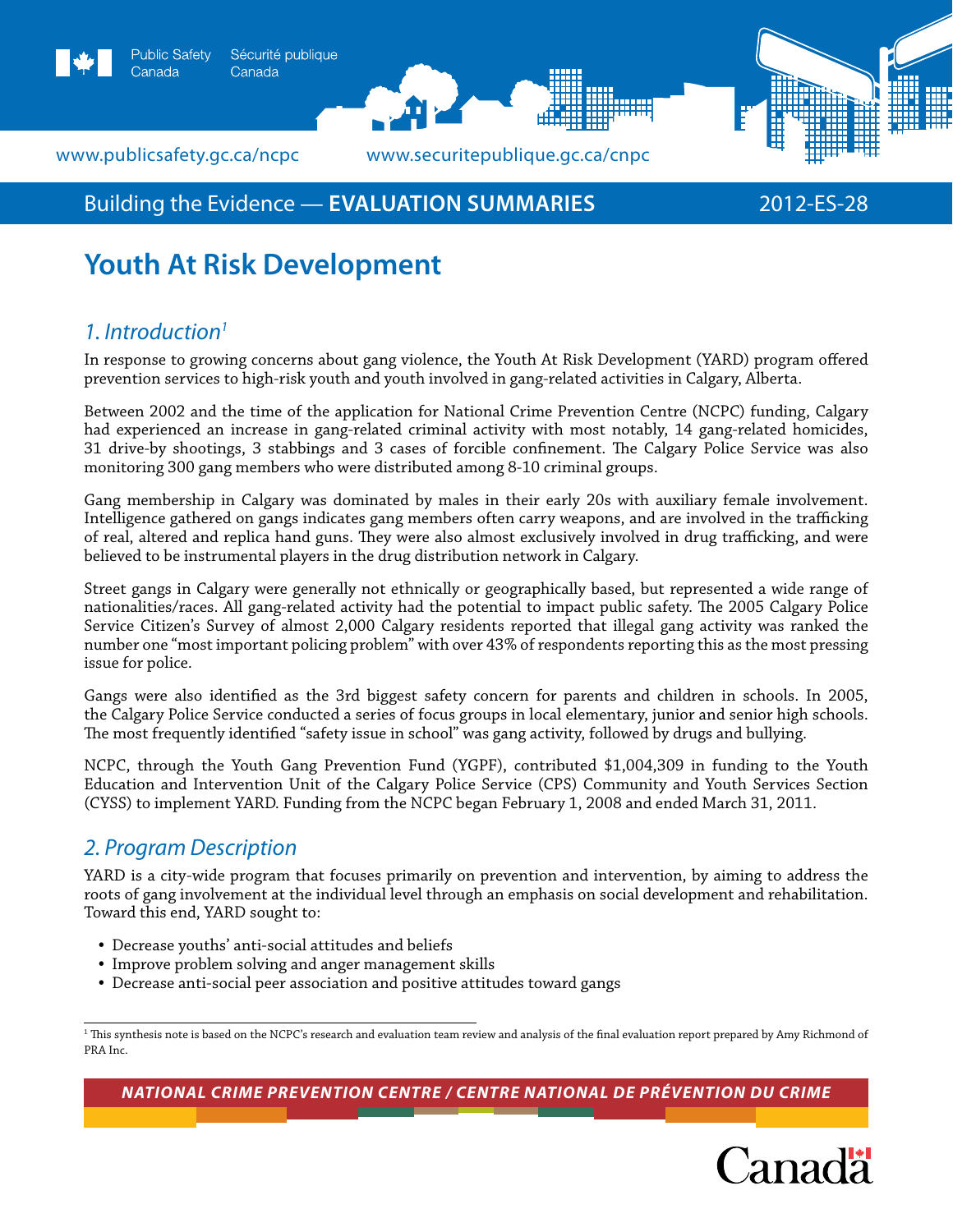- Improve school attendance and school performance
- Improve attitudes toward employment
- Increase participation in pro-social activities
- Improve family relationships and relationships with supportive adults
- Decrease substance use
- Decrease criminal activity

The program consisted of the following core activities:

#### **Individual assessment**

Youth were identified for YARD through an intake and assessment process. Youth eligibility was determined by a combination of referrals, staff professional judgment, and the Youth Primary Identification Screening Tool, which placed youth into low, average, and high categories of risk.

#### **Case management**

Based on the assessment of the youth and his/her situation, the participant, their family, and staff developed an individualized case plan that focused on strengthening protective factors and reducing risk factors. Case management was ongoing throughout the youth's involvement with YARD and included monitoring participant progress, and reassessing and modifying service delivery as necessary.

#### **Direct contact with YARD team**

YARD staff provided direct interventions by serving as mentors and offering direct support in their interactions with youth and parents. The program had two teams that paired a police officer with a social worker. The teams worked with the youth to prevent them from becoming entrenched in the gang lifestyle.

#### **Referrals**

In addition to case management and direct contacts by the YARD team, the program suggested referrals to meet each participant's needs. Referrals were made to a variety of community resources including educational, training and employment programs, leadership programs, counselling services, and recreational activities.

#### **Support services to parents**

The program also tried to involve participants' families by providing support by listening, offering referrals such as family counselling or counselling for parents, and by providing assistance with necessities such as food and clothing.

While YARD was originally proposed as a wraparound model, its approach evolved into a hybrid of case management with features of a wraparound model. Consistent with a case management model, YARD provided risk and needs assessment and comprehensive case planning. Case management was ongoing throughout the youth's involvement with YARD. It included monitoring participant progress, and reassessing and modifying service delivery as necessary. YARD also referred parents to appropriate resources where there was a need and an interest in a referral.

YARD deviated from some of the traditional features of the wraparound model in that while it worked cooperatively with parents and other supports in developing, implementing and monitoring the case plan, it did not have a defined wraparound team that met regularly to review the case plan and progress of the youth. Instead, a case conference approach was used. It involved the youth, family, YARD and other supports, such as school staff, probation officers, and counselors. The time-intensive nature of the wraparound approach was considered too onerous, and would have reduced the number of youth YARD could serve.

### **Program Participants**

YARD targeted primarily youth between the ages of 10 and 17 who were gang-involved or at risk of engaging in gang-related activity. To participate, youth did not need to be involved in the criminal justice system or have committed a criminal offence.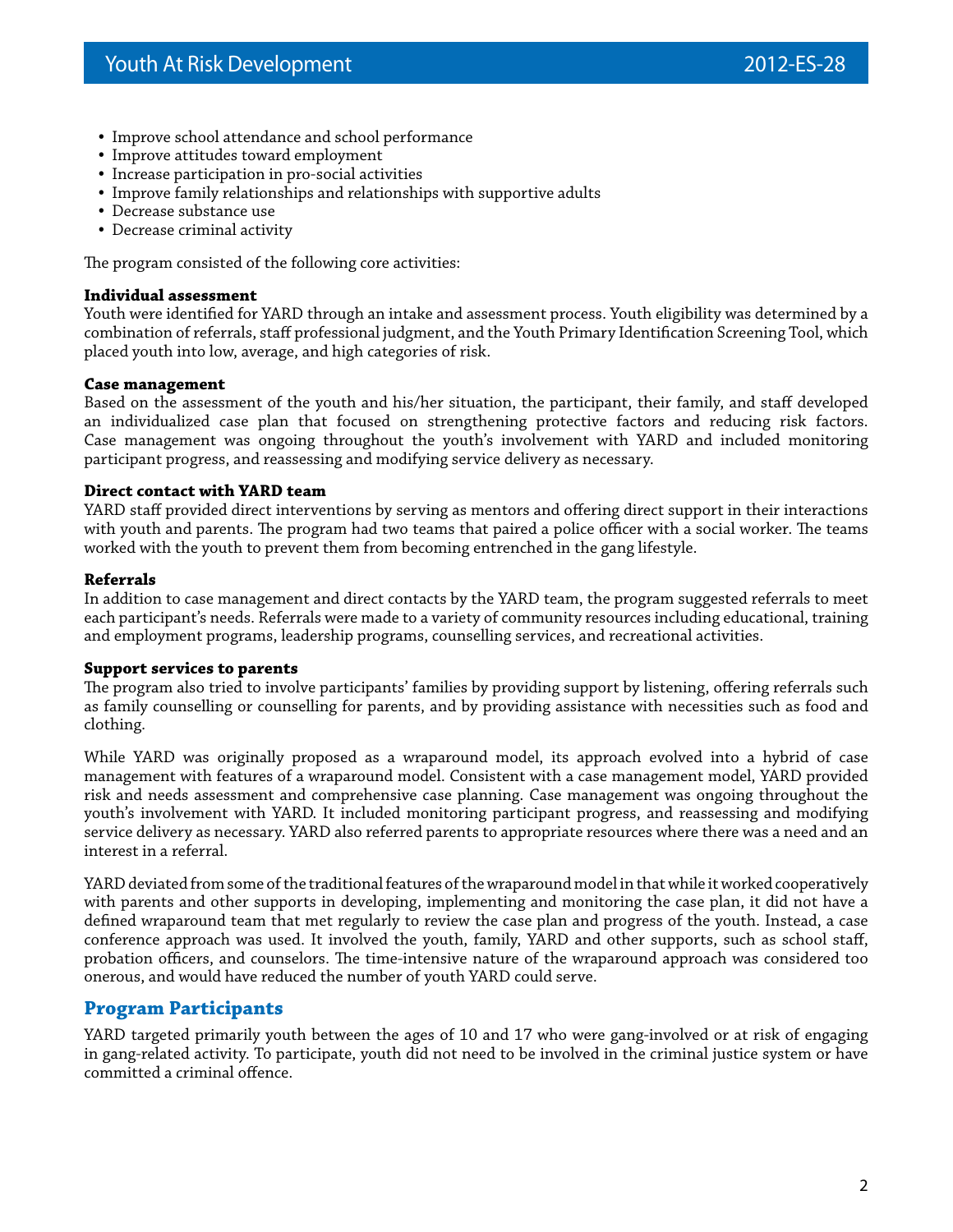Between April 22, 2008 and December 31, 2010, YARD admitted 82 youth. Of this number, only 71 consented to participate in the evaluation study. The average age at entry was 14.3. Most participants were born in Canada (78%) and the vast majority were male (96%). Nearly half of participants were Caucasian (43%) while 16% and 10% respectively were African or Aboriginal, respectively. Nearly three-quarter (73%) indicated that English was their first language.

The majority of participants had been exposed to gangs at the time of intake. For 78% of participants, gangs were present in their community. Seventy-three percent had friends or associates involved in gang activity. Slightly over half of participants (57%) were in schools with a gang presence. A small percentage of participants (17%) wore gang insignia. Five participants had parents who were gang-involved and the same number had ganginvolved siblings.

When combining risk factors into a "gang exposure" variable, most youth participants had at least one risk factor. The vast majority (94%) of YARD participants were either gang-involved or had any one of the following risk factors: parent or sibling (past or current) gang involvement, friends or associates involved in gangs, wore items/ had tattoo(s) that are gang insignia, gangs present in their schools, and/or gangs present in their community.

In addition to gang involvement or exposure to gangs, the youth exhibited many other risk factors that the YARD program intended to address. At the family level, 56% of participants were in a family where violence was present and where financial concerns were prevalent. Almost half of participants had a parent who used alcohol (49%), One-third had parents who used drugs (33%) and who were or had been involved in criminal activity (38%). A small percentage (7%) had siblings who were involved or had been involved in criminal activities.

Most of the participants (83%) were registered in school at the time of admission into the program, and almost two-thirds (65%) were experiencing attendance problems at their school. The majority (51%) did not enjoy the last school they attended. Just over one-third (35%) had a learning disability. Only a small percentage of participants (15%) were involved in extracurricular activities at school or in their community. Nearly half (48%) were supervised by an adult after school.

A majority of participants had friends or associates who were involved in criminal activity (88%), gang activity (73%), and/or drug/alcohol use (87%). Although 42% had been bullied by peers, on the positive side, almost twothirds (67%) also had friends who exerted positive influences.

Nearly half of participants used alcohol (42%) and smoked cigarettes (45%) while almost two-thirds (61%) took drugs. The average age of initiation into alcohol, tobacco or drugs was 13.

Several participants had been charged with property (35%), violent (29%), weapons (19%) and/or drug-related (12%) crimes. Several more had been listed as 'offender not charged', The term, 'offender not charged' is used when there is sufficient evidence to support a criminal charge but police use their discretion and deal with the offender in another manner (warning, alternative measures, etc.). Of the 'offender not charged' group, nearly half of participants (43%) had been involved in property crimes while 16% had been involved in violent crimes, and a smaller percentage had been involved in drug-related (9%), and weapons (6%) crimes. A little bit more than half the participants (54%) had been involved with Child and Family Services.

Finally, YARD staff indicated that the majority (84%) exhibited risk-taking behaviour, and two-thirds (68%) had issues with anger management.

## **Program Participation**

YARD provided all youth with intensive mentoring and case management services.

#### **Contacts**

YARD averaged 18 contacts with the youth with a wide range of 0 to 84 direct contacts. While the program involved direct support to youth, much of that support also occurred indirectly through contact without either the youth or parents present. Just over two-thirds (68%) of contacts did not include the youth and almost threequarters (74%) did not include the parents.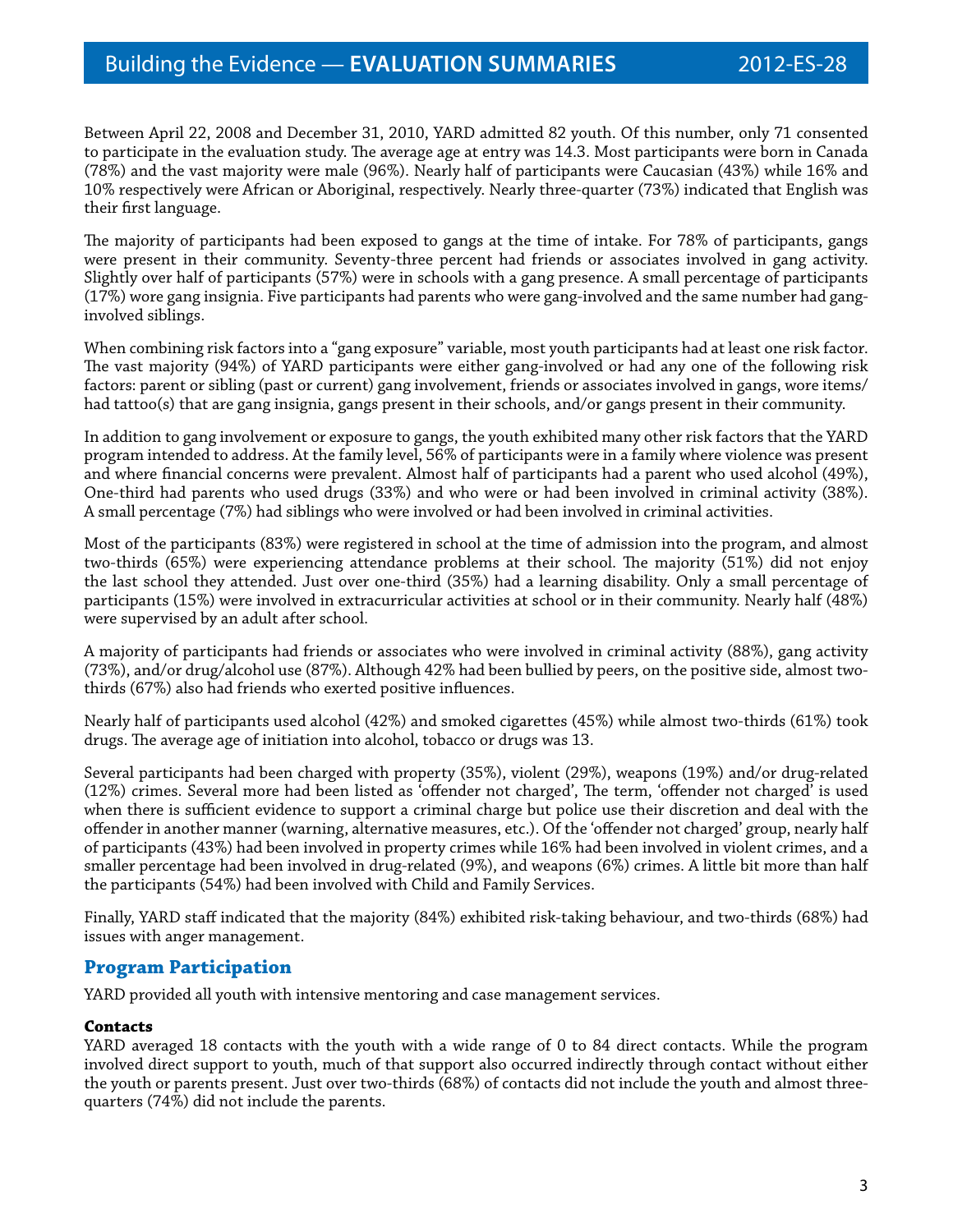The most common contacts after the youth and parents were: the YARD police team member (56%), YARD probation officers/social workers (51%), youth probation officer (12%), school staff (11%), representatives of programs YARD referred youth to (6%), and therapists/counsellors (6%), social worker/child welfare worker (4%), police not in YARD (3%), community support worker (3%), tutoring services (2%), and group home workers (2%).

These types of contacts occurred as appropriate, depending on the individual situation with each youth. The majority of contacts were to obtain information on a participant's status (44%). Almost one-quarter of these contacts (22%) were to determine an approach or direction to take with the youth while another 20% were to determine or discuss the approach or direction for the case. Other reasons for the contacts included set up/check on referral (15%), providing parent/family support (13%), and gathering information to assess eligibility (10%).

YARD addressed a wide range of youth issues. For over three-quarters of youth involved in YARD, the topics of pro-social activities, education, behavioural issues, employment, and assistance with necessities were addressed beyond what was required to determine the youths' eligibility for YARD. These subjects were followed by counselling needs (72%), parenting issues (71%), criminal activity (70%), the provision or receipt of updates on the youth (68%), and gang involvement (67%).

#### **Referrals to services**

Another measure of the intensity of programming is the number of referrals to services provided to youth. Of the 82 participants, YARD did not make any referrals for 15 of them. These youth were either very recent entrants into YARD or were early entrants into YARD. Of the 67 youth who received at least one referral, the average number of referrals per participant is 3.4. The number of referrals per participant range from 0 to 12. Most youth received referrals in at least one of five areas: recreational sport activities, counselling, employment assistance/ skills training, education training/assistance, and other recreational activities.

#### *Program Adherence*

By December 31, 2010 of the project, 21% of YARD participants had dropped out of the program. The reasons for youth disengagement from YARD included prolonged incarceration, parent/guardian withdrawal of youth, or a lack of willingness of youth to participate in YARD.

By the same time period, 15% had completed the program. This includes graduates as well as youth who became ineligible when reaching 18 years of age. Caution should be exercised when interpreting these numbers. The classification of youth into either disengagement or graduated from the program proved to be challenging for staff, and remained so up to nearly the end of NCPC funding.

## *3. Evaluation of the Program*

The evaluation covered the period April 22, 2008 to June 2011. A mixed design was used to assess the impact of the program on participants. Pre-post-test comparisons were made using *t*-tests methods. Effect sizes were determined using Cohen's *d* index. The sample size at entry was 71 and at post-test, 39. Comparisons were made at entry into the program, and after 6 months.

Youth involvement with police pre- and post-YARD was assessed based on the number of charges or incidents, as well as the type of criminal activity by weighting the data using the Crime Severity Index. The analysis included a determination of the effect size. Paired samples *t*-tests were used to measure the significance of the difference in means and complement the effect sizes.

Case studies were conducted with 14 youth to provide qualitative support for key findings. School data were used as an additional qualitative source of evidence. School performance data were partial and only available for a few youth.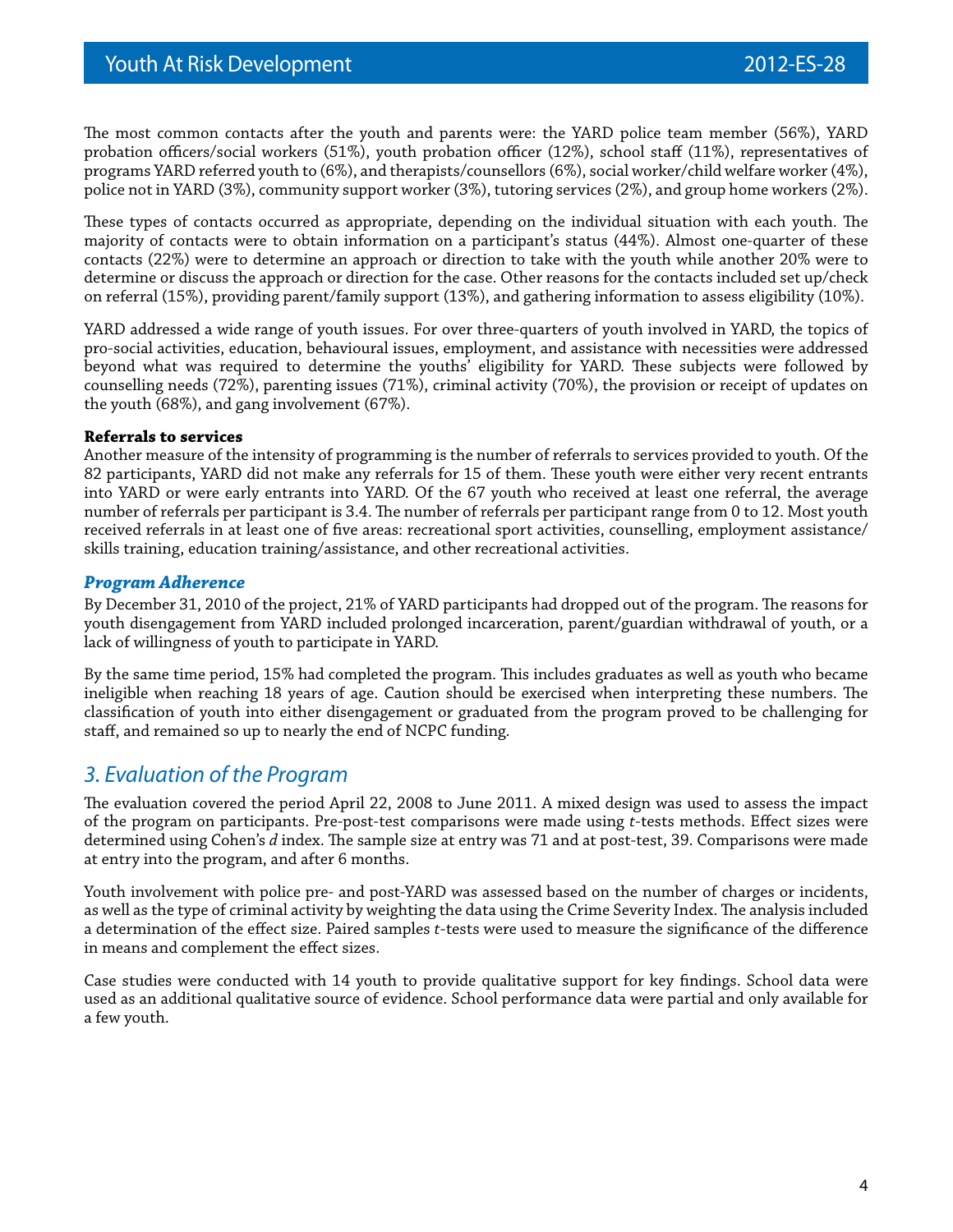## *4. Evaluation Findings*

### *Attitudes*

#### **Attitudes toward gangs**

While youth's attitudes toward gangs at entry were generally negative, results of the pre-post testing show a 49% decrease in positive attitudes toward gangs.

#### **Peer relationships**

While results of the pre-post comparisons were non-significant, trends in the data show that youth's relationship with negative peers had decreased.

#### **Attitudes toward anti-social behaviours**

While results of the pre-post comparisons were non-significant, data show that youth's attitudes toward antisocial behaviours improved somewhat.

#### **Family bonding**

Using a scale of family bonding and communication with their parents/guardians, results of pre-post analyses show a small improvement in youth's attitudes toward family bonding and communication. Results approached statistical significance at a .06 level. The case studies mirror the statistical results.

All 14 case studies had supportive, involved parents or guardians. However, according to YARD staff, for a few of these cases, the relationship was not healthy. Furthermore, even with supportive parents, some youth were experiencing difficulties. This may have influenced their responses on the family bonding and communication scale.

Six of the youth had been living in group homes or on the streets at some point with YARD. Of these, three youth had moved back with their family or gone to live with another family member at another point in time with YARD. There were two doing very well, while three others struggled and eventually disengaged from YARD. Post-YARD, one of these youth was found living outside the home and part of a gang.

#### **School commitment and attitudes toward school**

At the time of entry into YARD, 80% of youth were registered in school. Less than half (47%) had skipped school in the previous four weeks and had been suspended from school. Approximately one-third (32%) had seriously thought of quitting school in the previous six months.

Of the 36 program participants in grades 9 to 12, 14 had failed a course credit and eight had dropped a course. When asked whether they wanted to finish high school, less than half (42%) indicated that they wanted to finish high school, and 52% indicated that they wanted to go to technical school, a community college or university.

At post-test, the number of youth in school had declined to 27 (from 32). Other indicators of commitment to school have remained essentially unchanged. Youths' attitude toward school was also measured. Results show that youths' attitude toward school has remained unchanged between the pre- and the post-test.

Qualitative analyses of the case studies illustrate the difficulties in keeping at-risk youth in school. Of the 14 cases, eight were still registered in school at the post-test, one had been expelled, and another was attending an alternative school when he exited YARD.

Three other youths were still in school but were struggling with attendance and behavioural issues, including suspected gang-related activities. The four youths who had left school were struggling with gang involvement, substance abuse, bullying and being bullied. For two of these youth, leaving school was a positive decision as they remained out of gangs and one secured employment.

#### **Attitudes toward employment**

Youths' attitudes toward employment were assessed using a scale developed from a series of questions taken from the *Attitudes Toward Employment – Work Opinion Questionnaire*. They had generally positive attitudes toward employment. Of the 71 respondents at entry, the majority (92%) thought working hard would pay off in the end, thought they could succeed at work and that they had enough skills to do a job well. Most (83%) thought they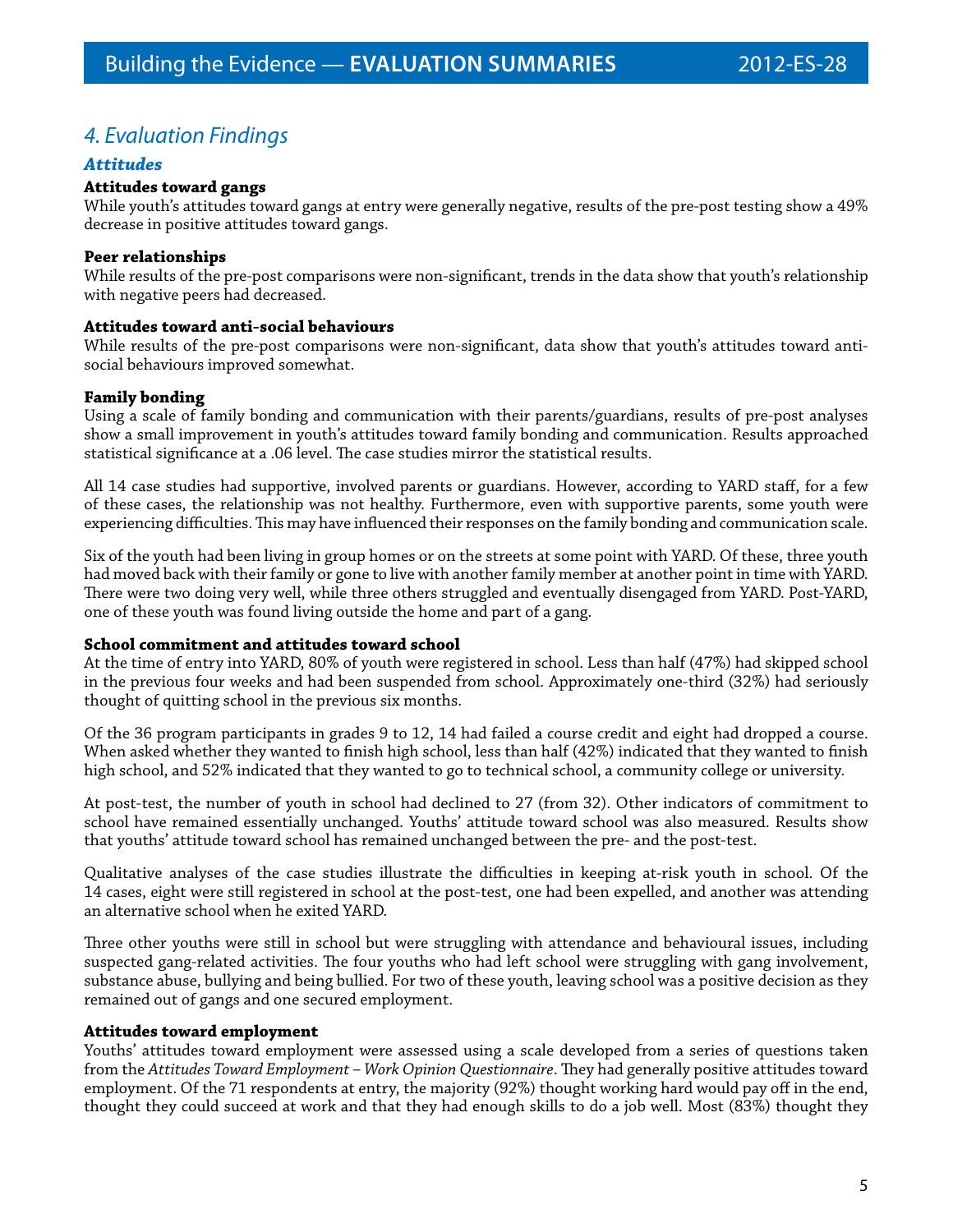were ready for part-time employment. In addition, approximately 60% to 63% did not believe that most jobs are boring, did not admire those who get by without working, and almost half (53%) did not think that the only good job pays a lot of money. Almost two-thirds of youth (63%) indicated that they would take almost any kind of job to get money. Results of the pre-post-test comparison show a small but significant improvement in youth's attitudes toward employment.

#### *Skills*

#### **Pro-social activities**

While youth participation in pro-social activities increased from their point of entry into the program, the level of participation in sports and extra-curricular activities remained unchanged.

#### **Anger management**

Results at pre-test indicate that youth were generally able to manage their anger positively and not engage in negative behaviours such as drinking or using drugs. At post-test, their ability to manage their anger remained unchanged.

#### *Behaviour*

#### **Substance use**

At entry, almost half of the youth (46%) had reported drinking alcohol. At post-test, the number of youth who selfreported on alcohol consumption dropped from 20 to 14. More youth reported not using marijuana at post-test. When asked how often they used alcohol or marijuana, more youth reported decreased frequency in marijuana use than youth who reported an increase. The rate of alcohol consumption remained the same. Review of case notes and interviews with program staff indicate that youth who engage in serious drug use and are unwilling to address their addiction tend to have difficulties engaging in YARD and usually drop out.

#### **Gang involvement**

At entry, eight program participants identified themselves as gang members while the YARD staff estimated that 17 were gang members. Of those who had declared themselves as gang members and had completed the post-test, one had exited the gang. Results of the case studies show that four of the 14 case studies involved youth who had been gang members at entry and had been involved in criminal activities. At post-test, two of these four gang-involved members had successfully left their gang, and one was still involved. The status of the fourth self-declared gang member is unknown.

Family members of both youth who exited their gang believe YARD was instrumental in assisting their child in exiting the gang, by supporting the youth through their court dates and by being persistent in their efforts to reach the youth. YARD also supported these youth through referrals for therapy, employment counselling, and involvement in pro-social activities. Both youth also had the assistance of supportive parents, other family members and girlfriends. One of these youth has been successful in maintaining full-time employment for about six months. The youth who has remained in the gang experienced some set back, including not being able to maintain employment As a result he resumed his associations with friends who were gang members.

Through the case studies, review of the case notes and interviews with YARD teams, the evaluation found evidence that at least seven of the 17 youth identified as gang members by staff have successfully left the gangs they were involved in.

#### **Number of incidents involving charges**

Of the 82 youth in YARD, 36 youth (44%) did not have any charges either before or after their involvement in the program, and 34 youth (42%) were never listed as 'offender not charged.' That is, there was sufficient evidence to support a criminal charge, but police officers used their discretion and dealt with the offender in another manner, such as giving a warning or alternative measures. Overall, 20 of 82 youth (24%) did not have any police involvement before March 31, 2011, the end of the project. As a result, the effect of the program on youth criminal involvement is determined by the results of roughly 60% of participants.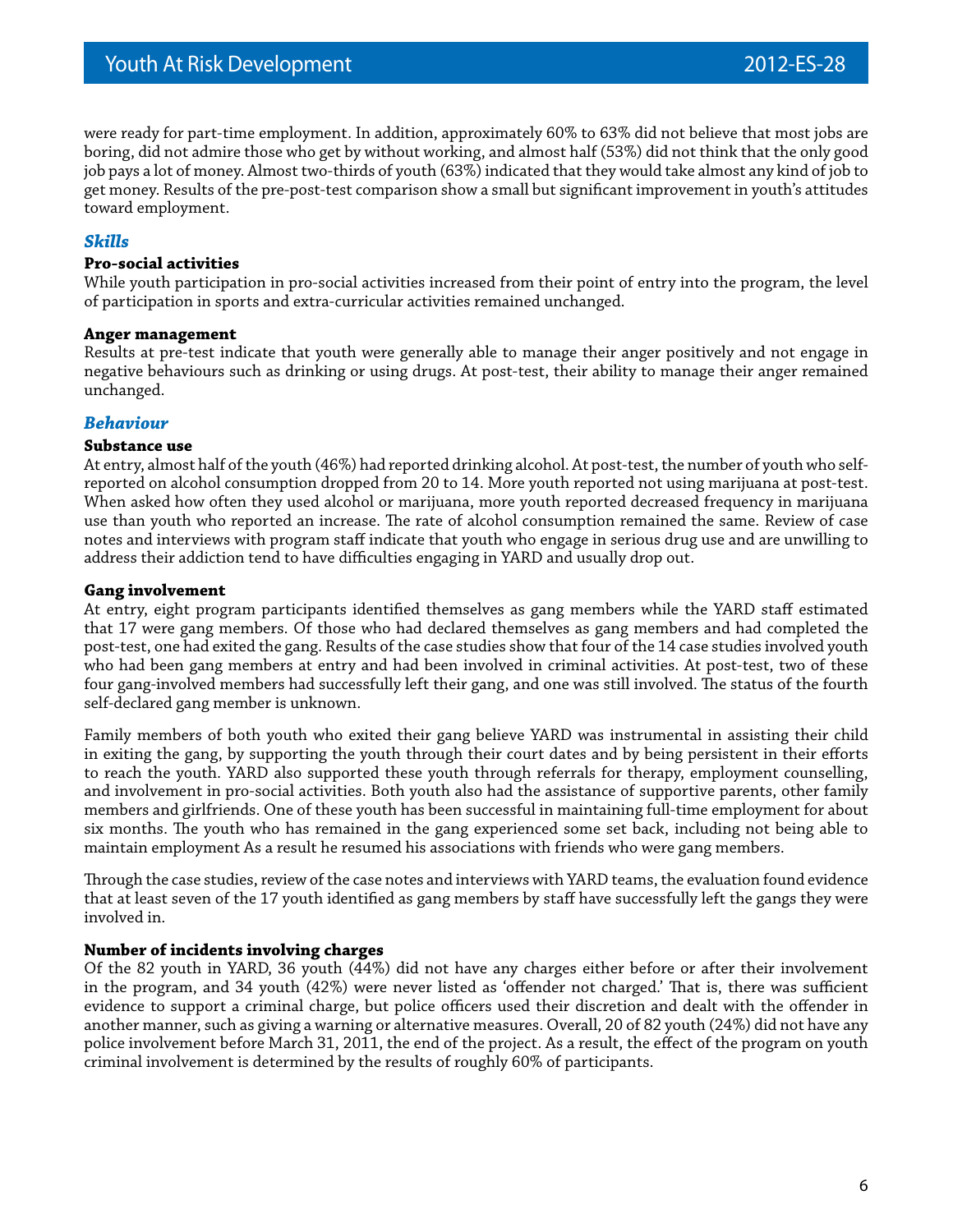Results of pre-post Paired samples *t*-test analyses show a significant and small decrease (from *M* = 0.33 to *M* = 0.19) in the mean number of charges for gang-involved youth, and a significant and slightly larger decrease (from 0.49 to 0.16) for youth at risk of gang involvement.

#### **Number of incidents with no charge**

The number of criminal incidents with no charge for youth in YARD was analyzed pre-post. Results show significant and moderate declines (from *M* = 0.09 to *M* = 0.01) in the monthly rate of offenders with no-charge cases post-YARD for youth involved in gangs. The numbers remained unchanged (from *M* = 0.06 to *M* = 0.04) for youth at risk of gang involvement, because most had not been involved in these types of incidents at pre-test. When youth at risk of gang involvement were listed as offenders with no charge, the number of incidents dropped by more than 50% at post-test.

#### **Severity of charges**

A Crime Severity Index was used to assess whether the seriousness of the charges laid against YARD participants had changed pre-post. Results show a substantial decline (from *M* = 62.52 to *M* = 13.58) in the monthly rate in the severity of charges after the youth has been admitted to YARD. However, none of the results were statistically significant, mostly due to the large variance of the monthly weighted charges as demonstrated by the very large standard deviations.

The table below provides a summary of key results.

| <b>Outcome Results</b>                                                             |                  |                 |           |                  |           |                     |                  |         |
|------------------------------------------------------------------------------------|------------------|-----------------|-----------|------------------|-----------|---------------------|------------------|---------|
|                                                                                    |                  | <b>Pre-test</b> |           | <b>Post-test</b> |           | <b>Test Results</b> |                  |         |
|                                                                                    | $\boldsymbol{n}$ | M               | <b>SD</b> | M                | <b>SD</b> | t                   | $\boldsymbol{p}$ | Cohen d |
| <b>Attitudes</b>                                                                   |                  |                 |           |                  |           |                     |                  |         |
| Attitudes toward gangs                                                             | 39               | 0.24            | 0.18      | 0.17             | 0.20      | $-1.85$             | .07              | 0.40    |
| Peer relationships                                                                 | 39               | 1.23            | 1.10      | 0.88             | 1.04      | $-0.78$             | ns               | 0.32    |
| Anti-social behaviours                                                             | 39               | 3.22            | 0.72      | 3.28             | 0.72      | $-0.48$             | ns               | 0.08    |
| Family bonding and communication                                                   | 39               | 2.89            | 0.44      | 3.05             | 0.49      | $-1.92$             | .06              | 0.37    |
| Attitudes toward school                                                            | 39               | 2.59            | 0.50      | 2.65             | 0.62      | $-0.80$             | ns               | 0.13    |
| Attitudes toward employment                                                        | 39               | 2.78            | 0.57      | 3.00             | 0.43      | $-2.02$             | .04              | 0.35    |
| <b>Skills</b>                                                                      |                  |                 |           |                  |           |                     |                  |         |
| Anger management                                                                   | 39               | 2.83            | 0.65      | 2.77             | 0.78      | $-0.06$             | ns               | 0.10    |
| <b>Behaviours</b>                                                                  |                  |                 |           |                  |           |                     |                  |         |
| Substance use - marijuana                                                          | 39               | 1.08            | 1.24      | 0.89             | 1.21      | $-0.87$             | ns               | 0.16    |
| Monthly rate charges - gang involved youth                                         | 17               | 0.33            | 0.51      | 0.19             | 0.36      |                     | .04              | 0.27    |
| Monthly rate charges - youth at risk of<br>gang involvement                        | 45               | 0.49            | 1.03      | 0.16             | 0.33      |                     | .01              | 0.32    |
| Monthly rate of offenders not charged cases -<br>gang involved youth               | 17               | 0.09            | 0.15      | 0.01             | 0.03      |                     | .06              | 0.52    |
| Monthly rate of offenders not charged cases -<br>youth at risk of gang involvement | 45               | 0.06            | 0.10      | 0.04             | 0.11      |                     | ns               | 0.23    |
| Monthly rate in severity of charges -<br>gang involved youth                       | 17               | 21.90           | 35.47     | 18.11            | 38.79     |                     | ns               | 0.11    |
| Monthly rate in severity of charges -<br>youth at risk of gang involvement         | 45               | 99.28           | 526.66    | 10.81            | 25.00     |                     | ns               | 0.17    |

*Legend: M= mean, SD = standard deviation, t = test value, d = Cohen d effect size index.*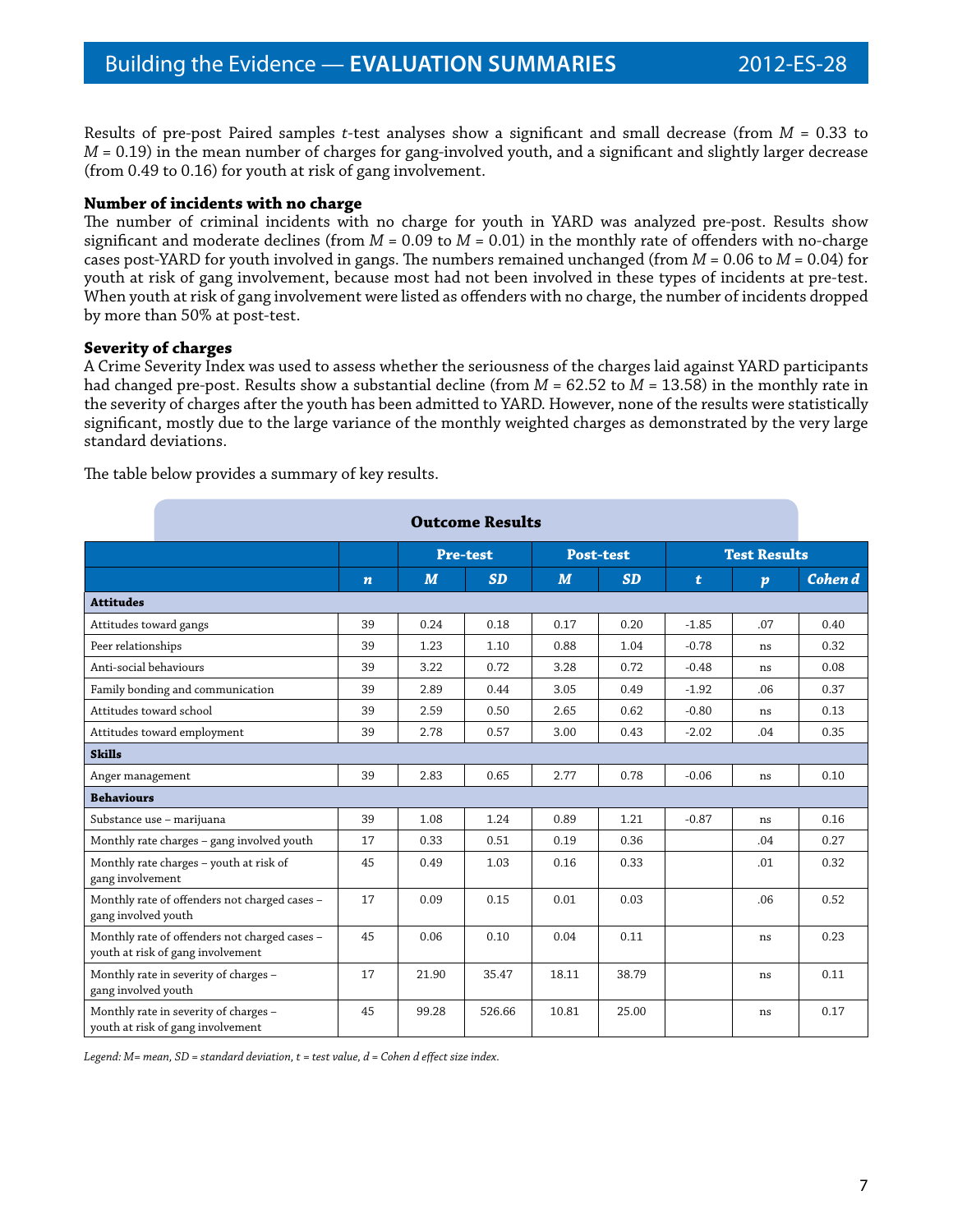## **Cost Analysis Findings**

Between February 1, 2008 and December 31, 2010, the total cost for the program, including in-kind contributions was \$1,914,539. The average cost per YARD participant (N= 82) was \$23,348.

## **Evaluation Limitations**

Besides the lack of comparison group, other threats to validity limit the ability to determine program effects on outcomes. The following threats should be considered when interpreting the results:

#### **Selection**

The tool used to screen youth who were gang-involved, or at risk of gang involvement, proved to be unreliable. As a result, youth that did not fully meet the selection criteria were admitted into the program. Additionally, the program redirected its focus mid-way through implementation to adopt a stronger prevention role. Admission was lowered from age 12 to 10, to admit more youth who were at risk of gang involvement versus gang-involved youth.

#### **Instrumentation**

There were delays in the start of the evaluation. Early participants were not able to complete the pre-test until several months into the program.

#### **Construct validity**

While the instruments were adapted from standardized instruments and modified to fit the needs of the program, their reliability was not measured.

#### **Attrition**

The sample size dropped from 72 to 39 between the pre- and the post-tests.

In spite of these limitations, the evaluation has enough strength to warrant a fair capacity to attribute some outcomes to program activities, specifically outcomes related to youth leaving their gangs.

## *5. Lessons Learned and Recommendations*

### **Program Delivery**

#### **Intake/referrals**

During the first year, the majority of referrals YARD received were not eligible. In addition, the assessment of the appropriateness of referrals to YARD often occurred after youth had been on the wait-list for a lengthy period of time. Although occurring after the end of NCPC funding, the lessons learned during YARD's first three years are now being used to develop a new referral process. It will clarify the appropriateness of the referral early so that ineligible youth are not on the wait-list. In addition, YARD is instituting an approach where the wait-list is reviewed regularly, and, although the general rule is still to accept youth in the order referred, youth of high need who are at a critical juncture can receive expedited admittance to the program.

#### **Police-social worker dyad**

Stakeholders consider YARD's use of multidisciplinary teams (police and probation officer/social worker) to be one of the program's strengths. Police officers provided 2 key functions. Intelligence gathering on gang activities enabled police officers to more appropriately identify at-risk or gang-involved youth. Police officers also served as male role models for the youth, who often did not have positive male figures in their lives. As an indirect added benefit, these constructive experiences with YARD police officers altered youth's and in some cases parents' views of police. Social workers brought their expertise in case management and their knowledge of community resources to the teams. Social workers also served as role models to youth who came to perceive them as adults they could count on.

#### **Partnerships**

YARD has established a presence in Calgary, as evidenced by the 208 referrals it received during 2008-2010. The breadth of referral sources also indicated that YARD has become known in many sectors, although probation services, school, and police remained its main sources of referrals. In addition, family and friends were a major source of referrals, which demonstrates that knowledge of YARD is reaching the broader community.